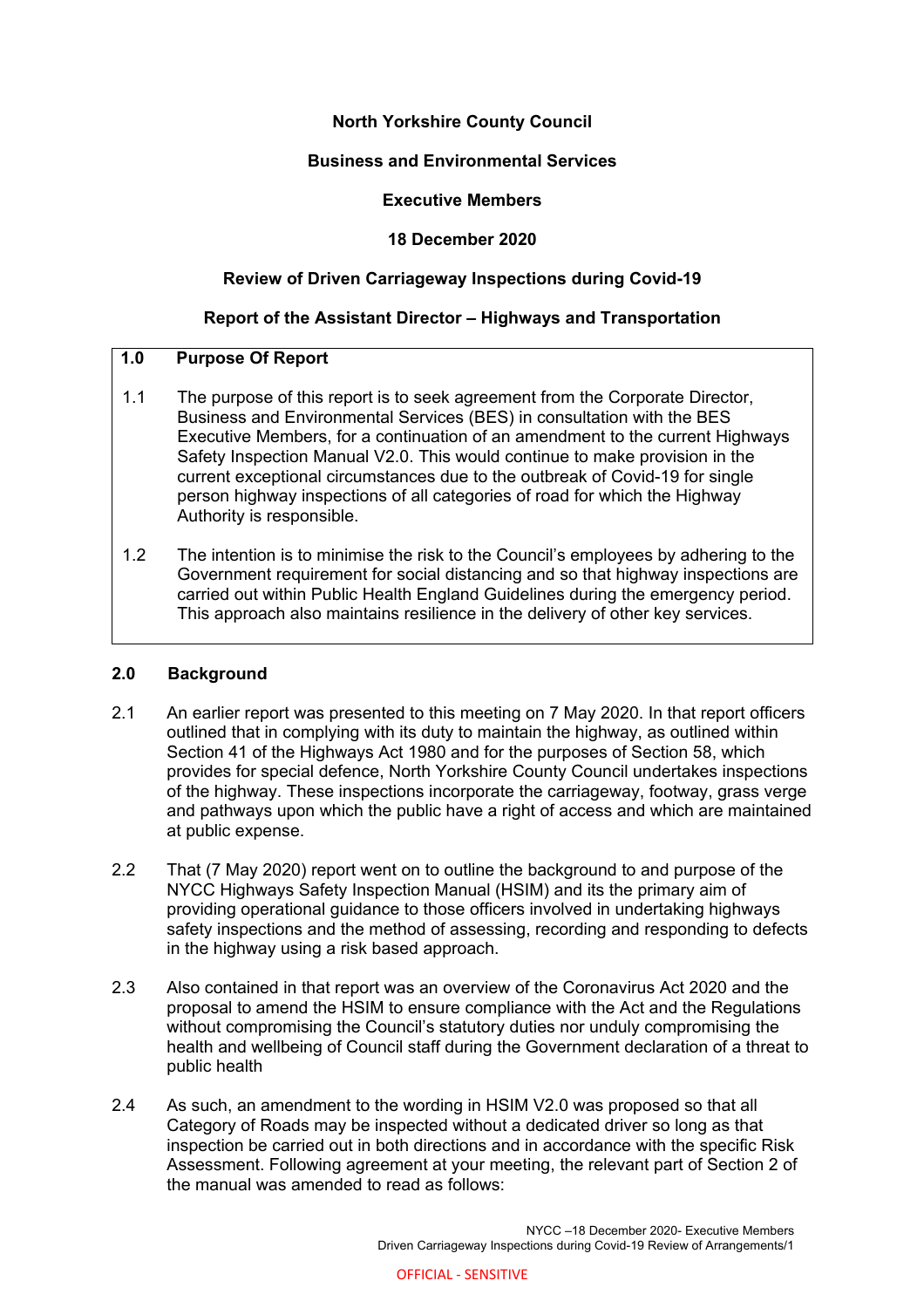*"As an exception to the above, driven inspections can be carried out from a slow moving vehicle without a dedicated driver being present in low risk situations on category 4b roads, and in the event of a Government declaration of threat to public health for the duration of the declaration made under statutory provisions. This would be in situations where any actionable defects can still be identified and there are no additional public safety risks from not having a dedicated driver. In such circumstances the normal safety inspection vehicle may be replaced with an appropriately liveried Highways Officer's van. In urban areas, the inspection will be carried out at no more than 10 mph on category 4b roads and 20 mph on higher category roads and in both directions and the Highways Officer must walk any sections where parked vehicles restrict the view of the full highway extent. A record must be kept of the inspection method used.* 

2.5 Minor changes were also made to Section 2.6 – Performance Management, Page 15, regarding the frequency and methodology of safety inspection audits and specifically two types of random inspections.

# **3.0 Review of these (modified) arrangements**

3.1 There have been a number of phases and changes to the landscape thus far during the pandemic. In the summer both infection and death rates were falling and restrictions were eased significantly form those initially imposed during the first 'lockdown'. Towards the end of the summer, sadly rates rose again, necessitating a second 'lockdown'. Given this ever changing picture, enquiries from local teams regarding how inspections were being undertaken and the pandemic continuing with no clear end in sight, it was agreed between ADH&T and Head of Highway Operations that a formal 6-month review of these arrangements should be undertaken

# **4.0 Review Process**

- 4.1 As part of this review, input from key personnel / groups was requested and two discussions were also held.
- 4.2 The first discussion was on 23 September and included:
	- The (then) Corporate Director BES
	- HR Business Partner Shared Service Team
	- Head of Highway Operations
	- Senior Health and Safety Risk Advisor
	- Area Manager (Areas 3 & 4)
- 4.3 During that discussion, it was acknowledged that any potential COVID second wave meant future risk and threat remains high despite rates having begun to subside at that time. Mindful that the COVID risk had not abated, the key themes discussed and issues for further discussion comprised:
	- Driving at an appropriate speed look at immediate lane only not opposite lane
	- Drive in 2 directions to assist in capturing defects on opposite side of road
	- Only identify immediate emergency hazards / don't record lower category defects
	- Pull over to record emergency defects
	- How this impacts any Section 58 defence, including any high cost claims
	- Needing to ensure and maintain a safe way of working with staff
	- Where our approach sits relative to other authorities
	- Do we consider small teams or 'same two people' bubbles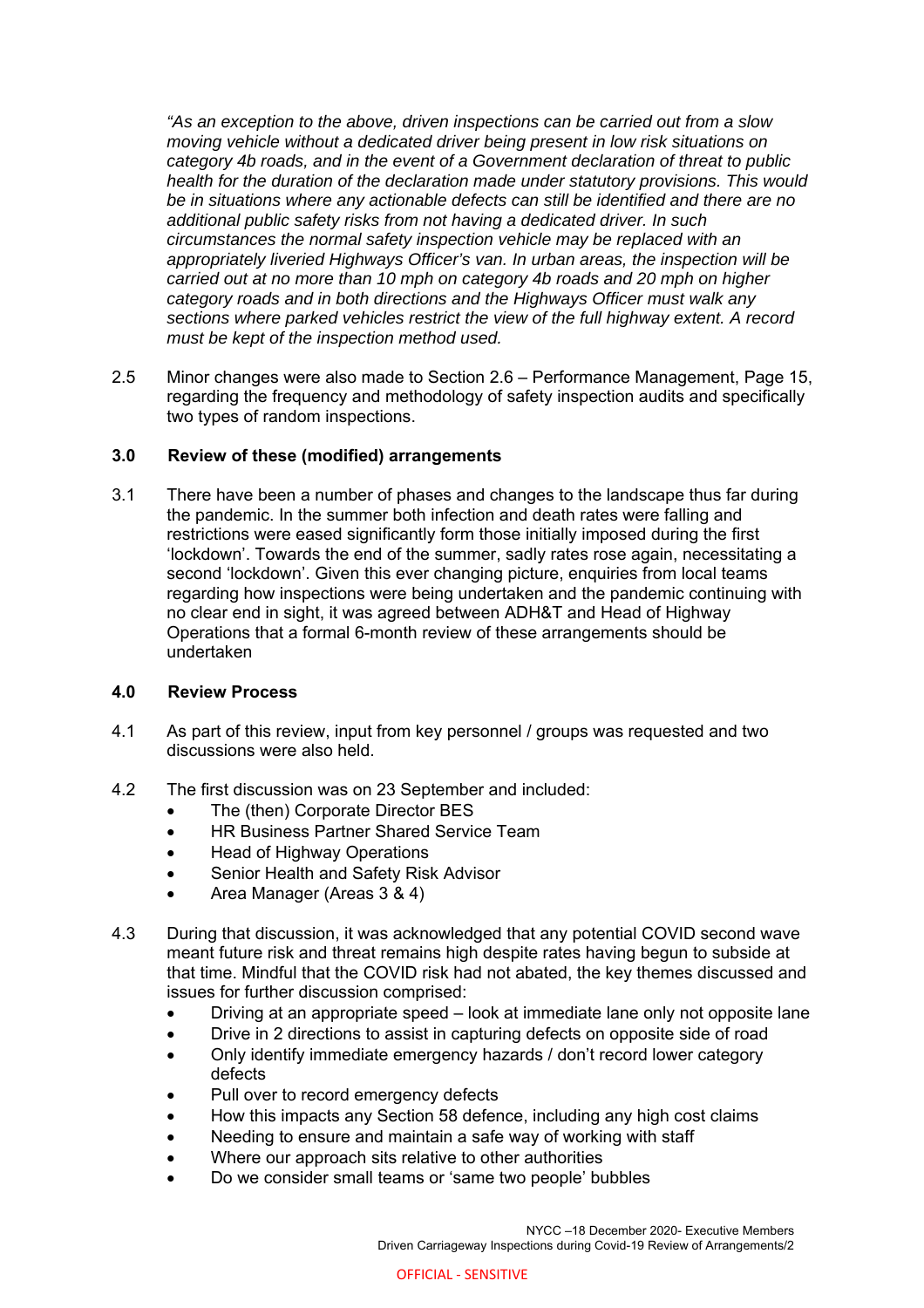- Being mindful of any NYCC H&S and Government guidance e.g. we shouldn't force people together - if we can avoid sharing a vehicle then should
- Changes in traffic volumes may reduce again due to second wave
- Lack of available drivers (NYCC or partners) and how to approach
- 4.4 A second discussion was then held on 8 October 2020 attended by:
	- Assistant Director Highways & Transportation
	- Head of Highway Operations
	- Senior Insurance & Risk Technician NYCC
	- Senior Health and Safety Risk Advisor NYCC
	- Area Manager (Areas 3 & 4)
	- HR Business Partner Shared Service Team
- 4.5 From an Insurance and Risk Management Perspective, an overview was given from recent conferences / discussion that had been undertaken with the County Council's Insurance solicitors:
- 4.5.1 First conference May 2020
	- All Yorkshire authorities agreed there cannot be two inspectors in a vehicle.
	- Two authorities NE authorities changed to completing two person driven inspections in welfare vehicles to maintain social distancing. They have liaised with unions and everybody was in agreement that this was acceptable. They are considering introducing screens into the welfare vehicles.
	- One authority considered Perspex screens but these were rejected. They also considered PPE that the inspectors were refusing to wear it.
	- One authority decided a driven inspection could not be undertaken without potential criticism if they had just one inspector driving and inspecting, with the concern it might be suggested they could have missed a defect.
	- One authority had put driven inspections were on hold, but that authority had more urban areas.
	- One authority was concentrating on their main roads and they stopped seven weeks of maintenance except for emergencies.
	- Most authorities have seen a reduction in claim numbers.
	- One authority had seen a few reports from cyclists on rural and coastal roads.
	- One authority had seen a number of reports of incidents on public rights of way.
- 4.5.2 Second conference July 2020
	- It was reported that most of the authorities still had one person driven inspections and this would continue for the foreseeable
	- Masks have been provided and vehicles fitted with sanitising units. This includes towels, a bin, gloves and water.
	- One authority reported having more complaints from cyclists and runners because they are out and about more than before. When reacting to these they are finding they are not actionable.
	- One authority had formed bubbles in driven inspections, some continued as normal and some were single inspectors.
	- Several authorities had put together a kit bag for each inspector, they have their own bag with hand sanitiser, wipes for vehicles, their own vehicle and a buddy system. They have provided latex gloves as well as work gloves. There are additional washing facilities for employees.
	- No masks were required for inspectors working on their own.
	- Authorities reported having regular tool box talks, about hygiene the biggest risk was complacency.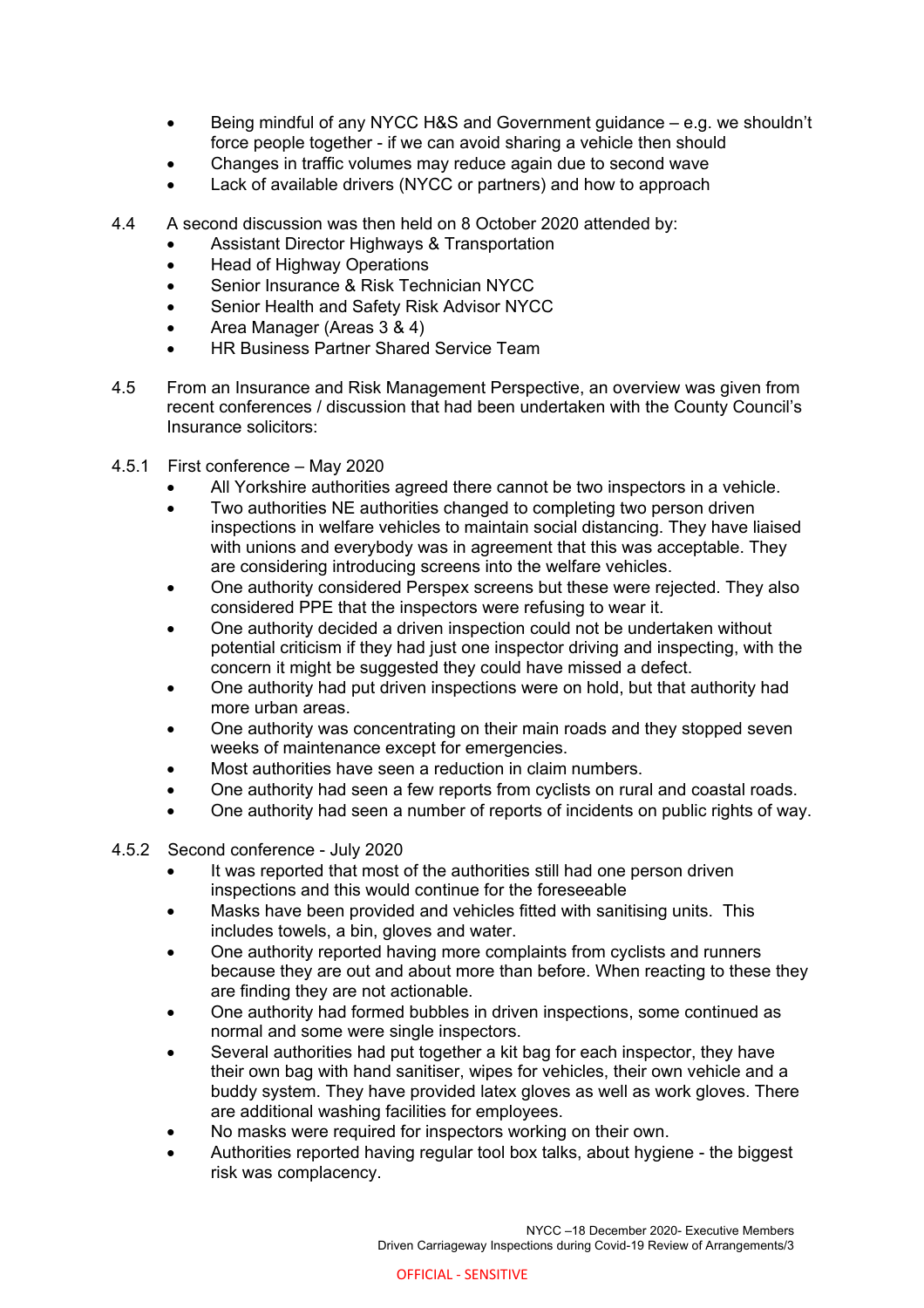- One authority reports claims were lower
- Another was seeing more complaints coming in.
- One authority had seen a drop in complaints, they had kept the customer care line open but this is now back to normal and they are seeing complaints from the public as it was before.
- 4.6 In summary it appeared single crewed inspections did appear to be the norm across most local authorities but confirmed that inspecting in both directions does assist with any defence and what we are doing is not 'out of kilter' to other local authorities.
- 4.7 In terms of ADEPT (Association of Directors of Economy, Planning & Transport) Engineering Board, NYCC's Assistant Director H&T confirmed in the October 2020 meeting of that group, the vast majority authorities were still undertaking single crewed inspections and weren't currently planning any change. Since that time the tiered system had changed to the recent lockdown arrangements as COVID infection rates had risen both nationally and locally.
- 4.8 From a Health and Safety perspective, it was confirmed that essentially nothing had changed and government guidance should still be followed - if staff can avoid sharing spacing in vehicles then they should and therefore are complying with the 2m optimum distance. It was also added that if we weren't able to deliver a level of service with just one person in a vehicle then '1m plus' guidance does exist, including:
	- Minimal time shared in vehicle
	- enhanced hygiene
	- fixed teams or partnering
	- 'heaters' blowing fresh air / windows open
	- no face to face dialogue / positioning
	- no radios (to avoid loud talking and increase transmissions)
	- driving with windows open
- 4.9 It was also acknowledged that Ringway (who typically provide drivers to assist in Highway Officers undertake such inspections) were still following national guidance to observe the 2m distancing.
- 4.10 HR considerations included feedback that confirmed the NYCC stance is and will remain H&S led with any necessary considerations taken into account, including health conditions of individuals.
- 4.11 Public Health colleagues commented that, from a COVID perspective, the safest way to manage resource is to use single person crews where this is feasible. However, this will need to be balanced against the necessity to have a larger crew depending on the type of work undertaken and any potential impact on service delivery. If a crew of more than one is necessary to undertake an essential function then this would be allowed under the current legislation, although appropriate mitigation measures should be put in place (e.g. use of face coverings, maximising ventilation, keeping to smallest number of contacts possible). However, should one crew member test positive for COVID these measures would not prevent the rest of the crew from being identified as close contacts should they have been in the same vehicle during the individual's infectious period (48 hours prior to symptom onset, or when test was taken if no symptoms).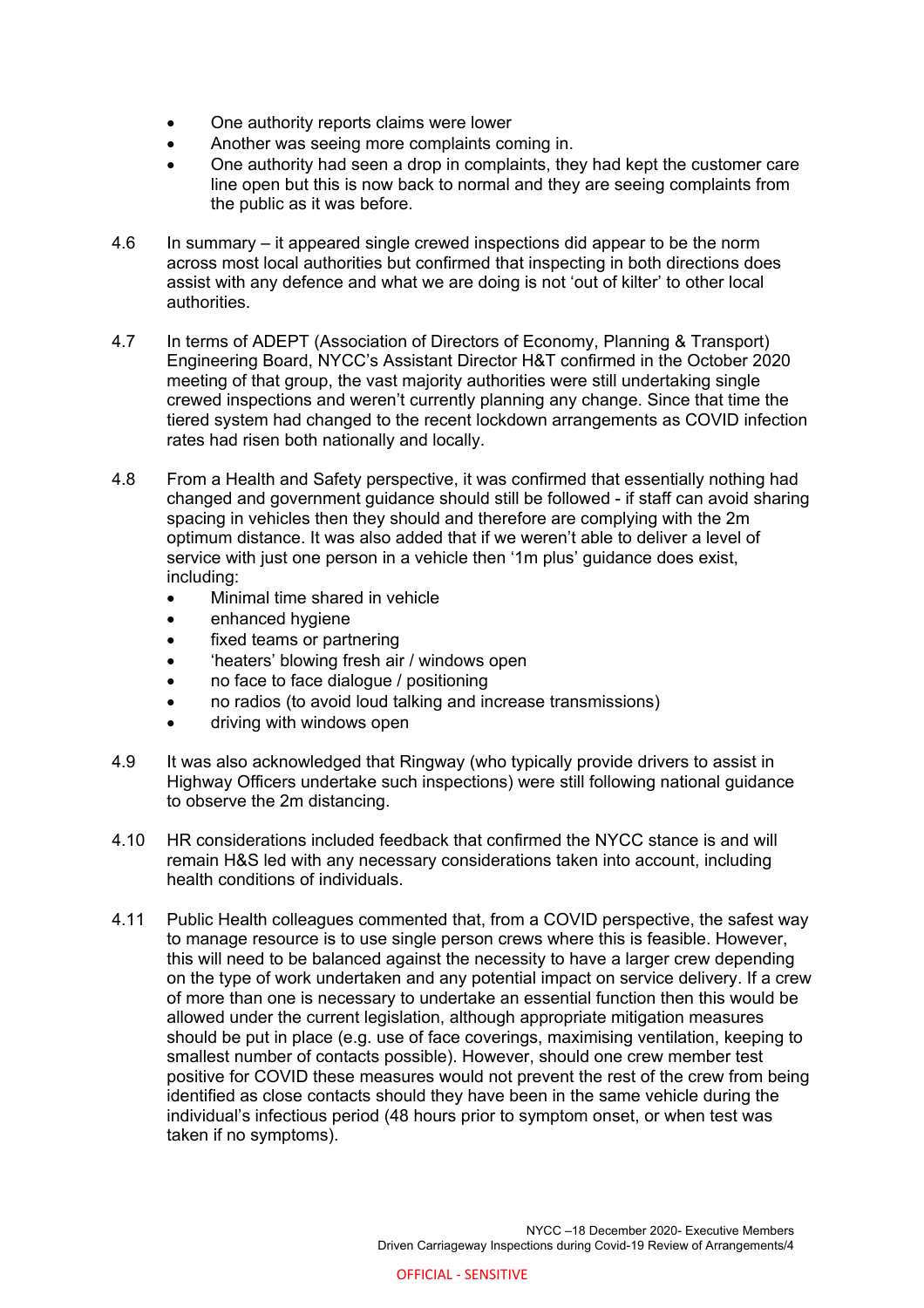- 4.12 UNISON were also engaged with as part of this process We recognise this is a challenging issue, which requires the employer to balance its obligations to maintain a safe highway verses its obligations in respect of Covid
	- No solution is ideal there are problems with single-crew and there are problems with double-crew
	- On balance, and looking at the approach being taken by the vast majority of other local authorities, continuing with single-crew seems to be the right balance at the present time
	- Members have raised concerns about having to drive significantly slower than the prevailing speed, but it was noted this has been reviewed by the employer and that Highway Officers (HOs) will be expected to be driving closer to the prevailing speed of the road they are inspecting
	- Members have also raised concerns about the conflict between concentrating on driving whilst also having to concentrate on highway defects. It was noted the employer has considered this and that HOs will only be expected to identify actionable defects in terms of emergency repairs and that this means identifying defects will be no more onerous then the normal level of awareness that any driver would be expected to have whilst driving on any highway.
- 4.13 UNISON also sought assurances that where HOs are doing more detailed written reports they should be allowed to drive to a Covid-Secure NYCC office/base or their home if necessary. This provision exists and will also be reviewed in terms of existing risk assessments on working in vehicles.
- 4.14 Discussion points considered or revisited by your officers as part of this review included:
	- Driving in two directions so only looking for hazards in the lane being driven
	- Protecting resource of Highway Officers (HOs), especially with winter duties, so managing any knock on effect/ impact of a depleted workforce in terms of winter service and public perception regarding social distancing
	- The wider risks associated with two HOs together vs missing actionable defects was deemed to be greater
	- It was acknowledged that we were only asking HOs to identify actionable defects in terms of emergency repairs. As acknowledged above, this was considered to be no more onerous than any member of the traveling public observing hazards on their journey; HOs would of course be required to pull over when safe to do so and record such defects
	- It was anticipated that HOs would drive more closely in line with the speed limit of that route as this was likely to minimise the risk of rear end collisions from other vehicles
	- The need to document this process of review
	- It is important to go through process and document to get to point where we conclude what to do
	- Undertaking inspections during daylight hours in winter months 9.30am–4pm (or earlier)
	- Whether driving to the left hand wheel track / left of centre would assist in picking up defects that could affect cyclists

# **5.0 Equalities**

5.1 An initial equality and impact assessment screening form has been completed and is outlined in Appendix A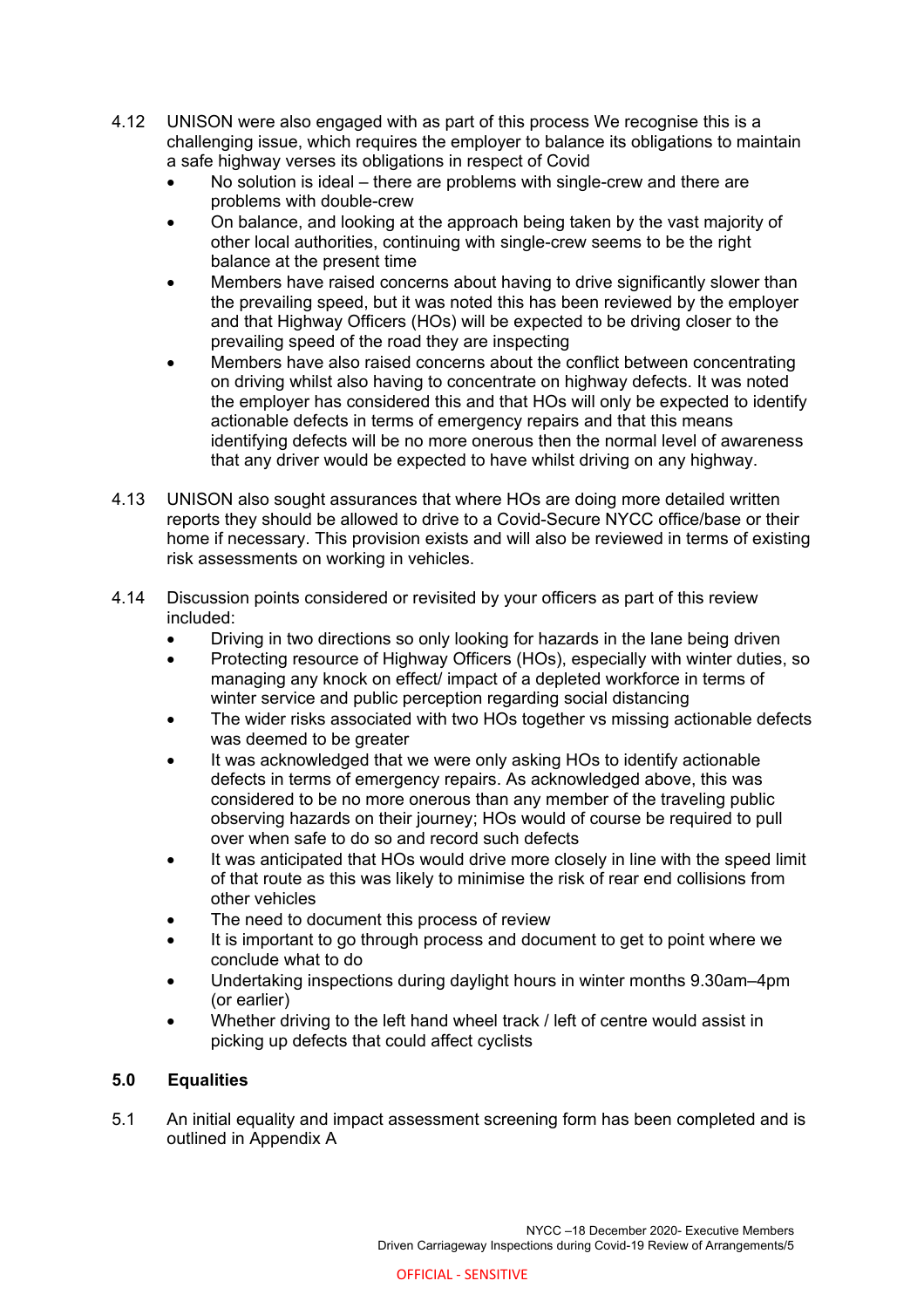## **6.0 Finance**

6.1 No financial impact

# **7.0 Legal**

- 7.1 The County Council as Local Highway Authority, Street Authority and Traffic Authority has a wide range of statutory duties imposed by a variety of legislation.
- 7.2 The legal impacts of the emergency legislation, which has been enacted are highlighted in the report and background paper (executive Members report of 7 May 2020).

## **8.0 Climate Change Impact Assessment**

8.1 The current changes to the Highways Safety Inspection Manual with respect to driven carriageway inspections during Covid-19 were put in place to allow certain safety inspections to be completed without a dedicated driver. This amendment to how the service is delivered has no impacts with respect to climate change and so there is no need for a climate change impact assessment.

# **9.0 Recommendation(s)**

- 9.1 It is recommended that the Corporate Director BES and the BES Executive Members agree:
	- i. the relevant part of Section 2 of the Highway Safety Inspection Manual that currently reads: '*The maximum speed of the inspection vehicle throughout an inspection will be 20mph'* is amended with the highlighted text shown below to read:

'*The maximum speed of the inspection vehicle throughout an inspection will be 20mph unless a dynamic risk assessment on rural roads concludes it is safer to undertake these inspections at a speed more in keeping with traffic flows. However, this would still be limited to no more than 20mph on category 4b roads and 30mph on higher category rural roads'*

ii. to retain the amendments made to the HSIM following the Executive Members meeting of 7 May 2020 shown in italics in para 2.4 of this report, with the addition of the text shown as highlighted below: *"As an exception to the above, driven inspections can be carried out from a slow moving vehicle without a dedicated driver being present in low risk situations on category 4b roads, and in the event of a Government declaration of threat to public health for the duration of the declaration made under statutory provisions. This would be in situations where any actionable defects can still be identified and there are no additional public safety risks from not having a dedicated driver. In such circumstances the normal safety inspection vehicle may be replaced with an appropriately liveried Highways Officer's van. In urban areas, the inspection will be carried out at no more than 10 mph on category 4b roads and 20 mph on higher category roads and in both directions and the Highways Officer must walk any sections where parked vehicles restrict the view of the full highway extent. A record must be kept of the inspection method used including those occasions where the inspection was conducted between 20mph and 30mph in rural locations.*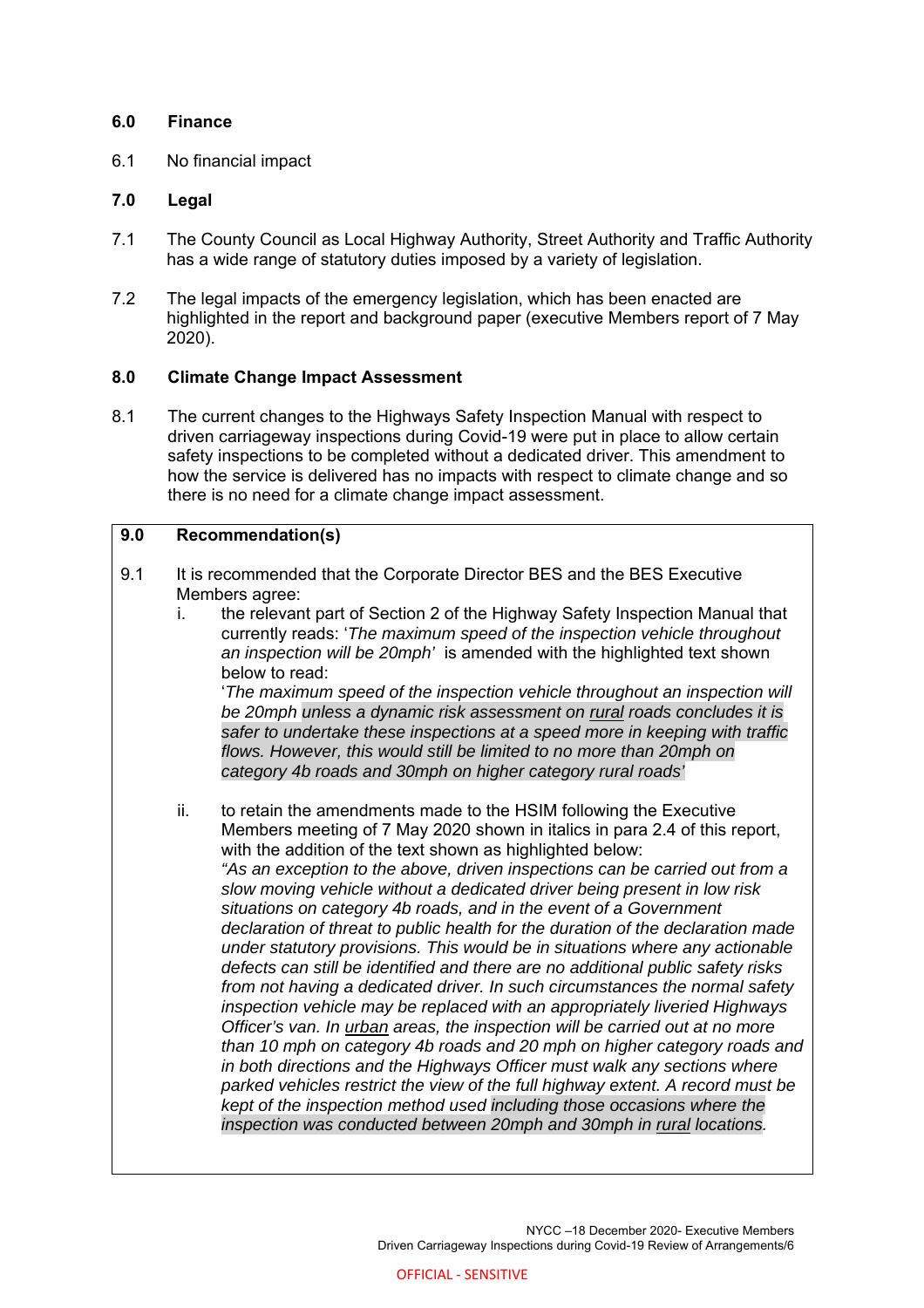- iii. that such amendments are only to be effective for the duration of the public health response period as conferred by the Coronavirus Act 2020 and the Health Protection (Coronavirus Restrictions) (England) Regulations 2020 and made by Government declaration
	- iv. that a further review is undertaken at the end of March 2021 unless deemed necessary to be undertaken sooner.

BARRIE MASON Assistant Director Highways and Transportation

Author of Report: Nigel Smith

Background Documents: Report to Executive Members 7 May 2020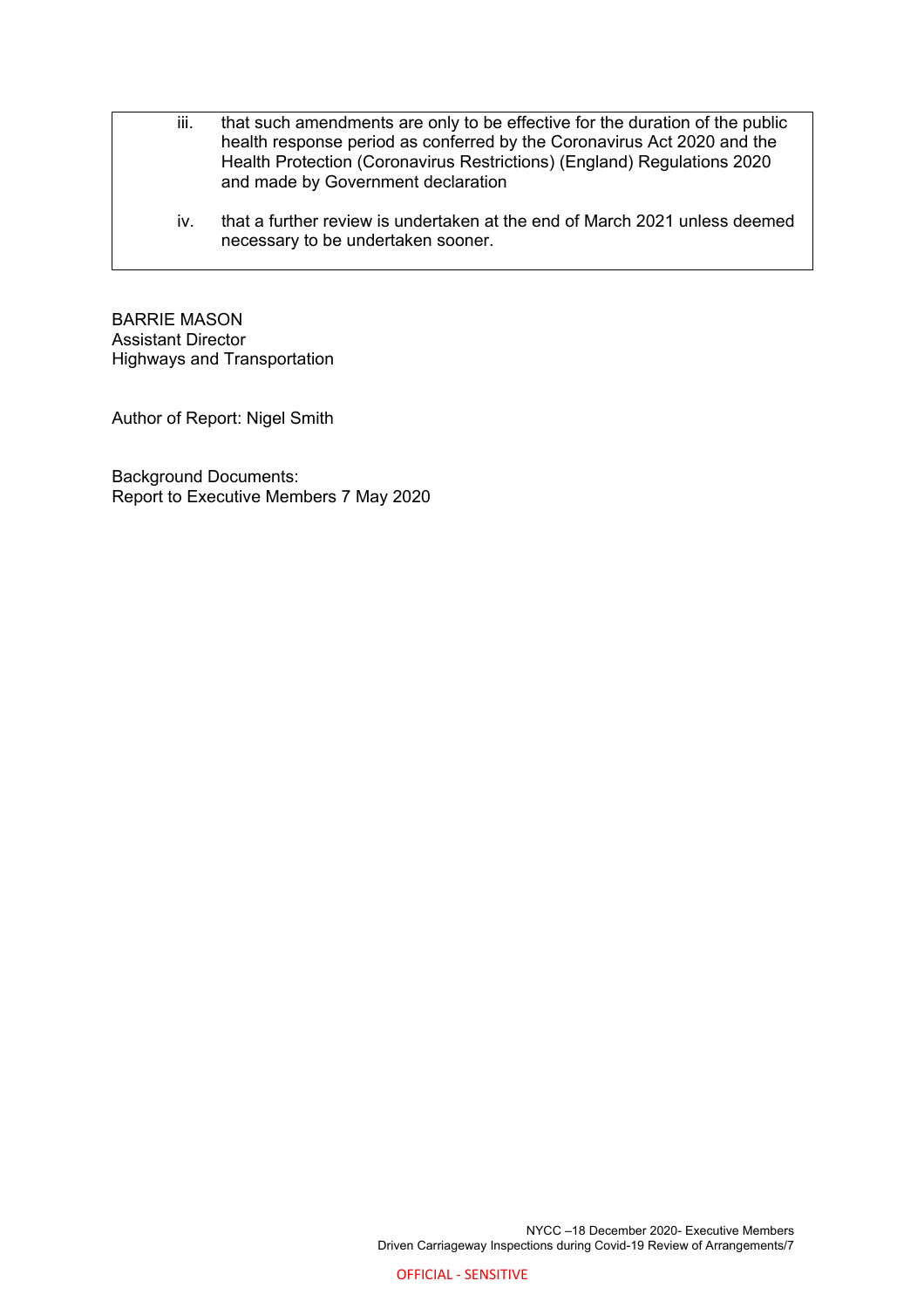**Initial equality impact assessment screening form**  (As of October 2015 this form replaces 'Record of decision not to carry out an EIA')

**This form records an equality screening process to determine the relevance of equality to a proposal, and a decision whether or not a full EIA would be appropriate or proportionate.** 

| <b>Directorate</b>                                                                                           | <b>BES</b>                                                                                                                                                                                                                    |  |
|--------------------------------------------------------------------------------------------------------------|-------------------------------------------------------------------------------------------------------------------------------------------------------------------------------------------------------------------------------|--|
| Service area                                                                                                 | H&T                                                                                                                                                                                                                           |  |
| <b>Proposal being screened</b>                                                                               | Safety<br>Amendment to Highways<br>Inspection<br>Manual V2.0 (HSIM)                                                                                                                                                           |  |
| Officer(s) carrying out screening                                                                            | <b>Nigel Smith</b>                                                                                                                                                                                                            |  |
| What are you proposing to do?                                                                                | Amend the HSIM to allow for single person<br>carriageway inspections during the Covid-19<br>social distancing protocols                                                                                                       |  |
| Why are you proposing this? What<br>are the desired outcomes?                                                | Endorsement of the Recommendations within this<br>report allows NYCC to fulfil its obligations under<br>the Highways Act 1980 whilst complying with the<br>social distancing guidelines set down by Public<br>Health England. |  |
| Does the<br>proposal involve<br>a<br>significant commitment or removal<br>of resources? Please give details. | No.                                                                                                                                                                                                                           |  |

**Is there likely to be an adverse impact on people with any of the following protected characteristics as defined by the Equality Act 2010, or NYCC's additional agreed characteristics?** 

As part of this assessment, please consider the following questions:

- To what extent is this service used by particular groups of people with protected characteristics?
- Does the proposal relate to functions that previous consultation has identified as important?
- Do different groups have different needs or experiences in the area the proposal relates to?

**If for any characteristic it is considered that there is likely to be a significant adverse impact or you have ticked 'Don't know/no info available', then a full EIA should be carried out where this is proportionate. You are advised to speak to your Equality rep for advice if you are in any doubt.** 

| <b>Protected characteristic</b> | <b>Yes</b> | <b>No</b> | Don't know/No<br>info available |
|---------------------------------|------------|-----------|---------------------------------|
| Age                             |            |           |                                 |
| Disability                      |            |           |                                 |
| Sex (Gender)                    |            |           |                                 |
| Race                            |            |           |                                 |
| Sexual orientation              |            |           |                                 |
| Gender reassignment             |            |           |                                 |
| Religion or belief              |            |           |                                 |
| Pregnancy or maternity          |            |           |                                 |